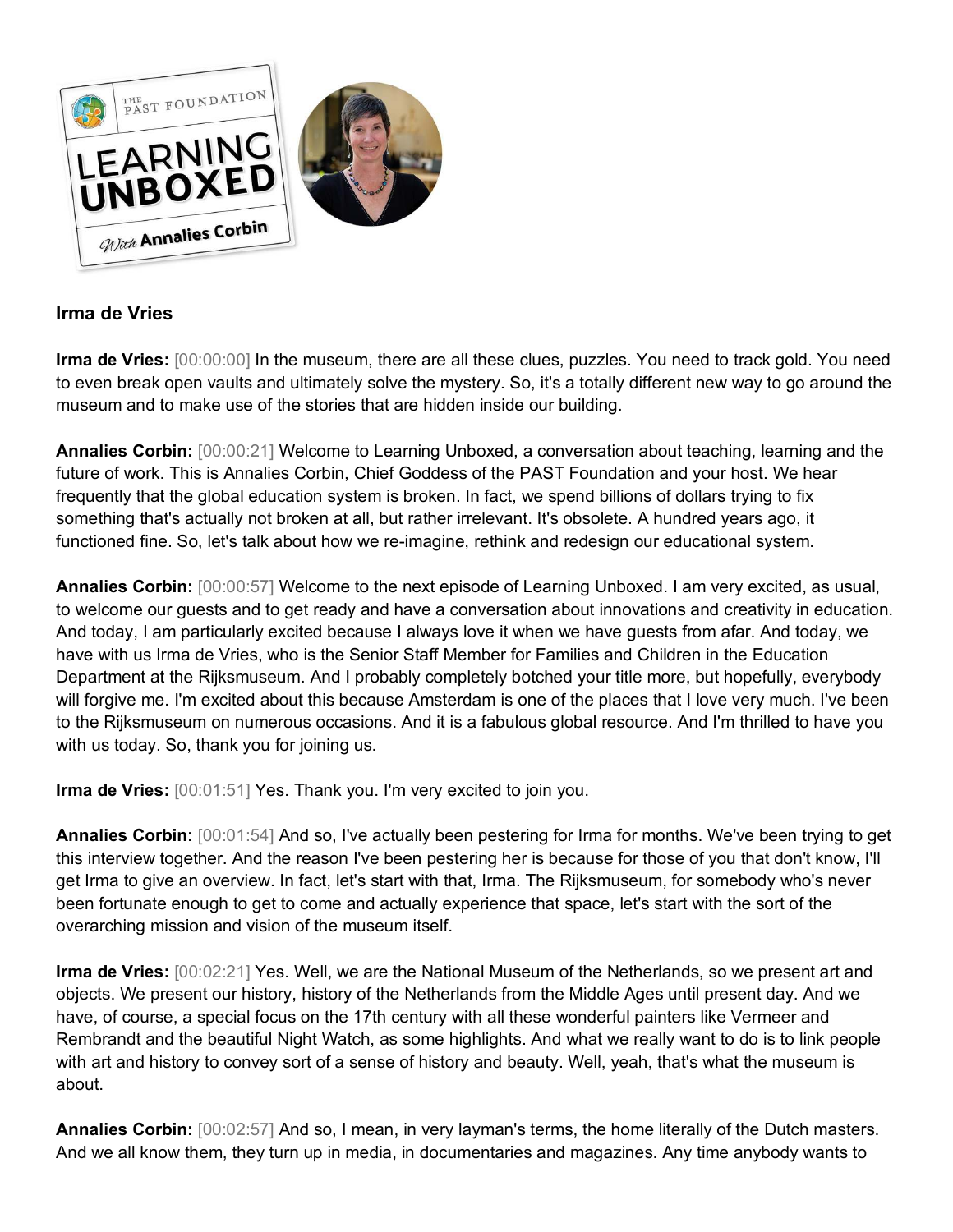talk about that sort of period of global history, the images that we see, many of them, their home, their home today is Rijksmuseum.

**Irma de Vries:** [00:03:19] Yes, that's true. Yes. Yeah. We have very iconic works of art. That's why it's such an important focus in our collection presentation. A large part of the building is dedicated to this 17th century, which is of a golden age in our history. It brought us such famous painters as Rembrandt, as Vermeer, as Jan Steen's. Still, I've been there millions of times now—well, not millions, but a lot of times and I still love walking through the galleries and seeing these paintings. It's absolutely beautiful. Yeah.

**Annalies Corbin:** [00:03:54] It is. Anybody who gets a chance to go, please, please do. You can't miss it. It's fabulous. But one of the things that I really love and I was so excited to see that you're doing, and the last time that I was there, you know, I had the chance again to revisit the museum, but I didn't actually get to do this program because I didn't have time. But oh my gosh was I inspired by it. So, we're really excited to have you talk about it. Because oftentimes, when we talk about art museums, and especially in the global world of education, sometimes, art, especially if you think about high art or you go back to this notion, these masters, these classical pieces, it can be very intimidating to folks who don't live in or love art for purely the sake of being art sometimes.

### **Irma de Vries:** [00:04:41] Yes.

**Annalies Corbin:** [00:04:41] And so, it's one of the big challenges that all our museums have is how to, A, make your collections accessible very broadly to a very diverse public set. And, you know, Amsterdam is a place with a bazillion—maybe almost literally, a bazillion tourists. People come from all over the world. It's one of those locations where people are constantly coming and going. So, you have this diverse set of folks that might or might not walk in the doors. And one of the big struggles that institutions like this have globally is how do we make what we have here? How do we make our collections relevant to a broad swath, quite frankly, of humanity? How does the museum think about tackling that? And then, we're going to get into the program itself because this program, I think, does that and does it beautifully.

**Irma de Vries:** [00:05:31] More broadly speaking, you mean how do we tackle that? Yes. Well, it's, of course, a big challenge for our departments, Department of Education. We have people, my colleagues specialize in different target audiences. And of course, every target audience says different goals, different things that I want out of the visits. And within those audiences, there are huge differences as well. So, that's the question that keeps us busy all day long. Well, we try new things.

**Irma de Vries:** [00:06:01] I mean, some people are completely satisfied with doing an audio guide, doing some media tour. Maybe some people want a guided tour or other people want just to read the gallery labels, the wall labels. So, it's something that we are continuously occupied with. What is the perfect way, the perfect medium for this audience and for this broad audience? And the program that you're talking about is, of course, that fits in this picture perfectly, it's something that we tried to engage people in a completely new way.

**Annalies Corbin:** [00:06:36] So, again, you know, obviously, I have a purpose for saying, "Hey, I want to have this conversation." And the reason why I have this conversation is because, again, it's very difficult in some cases to be able to draw in a really, really diverse public and make something as complex as the Dutch masters and all the other things that are in the Rijksmuseum, really, really tangible and relevant and meaningful and an engaging and changing way. Because not only do you want people to come, but you want people to come over and over again. And so, you have to get really creative. And I love the fact that the Education Department, you guys came up with an escape room at the Rijksmuseum. So, a program, it's not really a room in the traditional sort of stuff. The entire museum is your experience.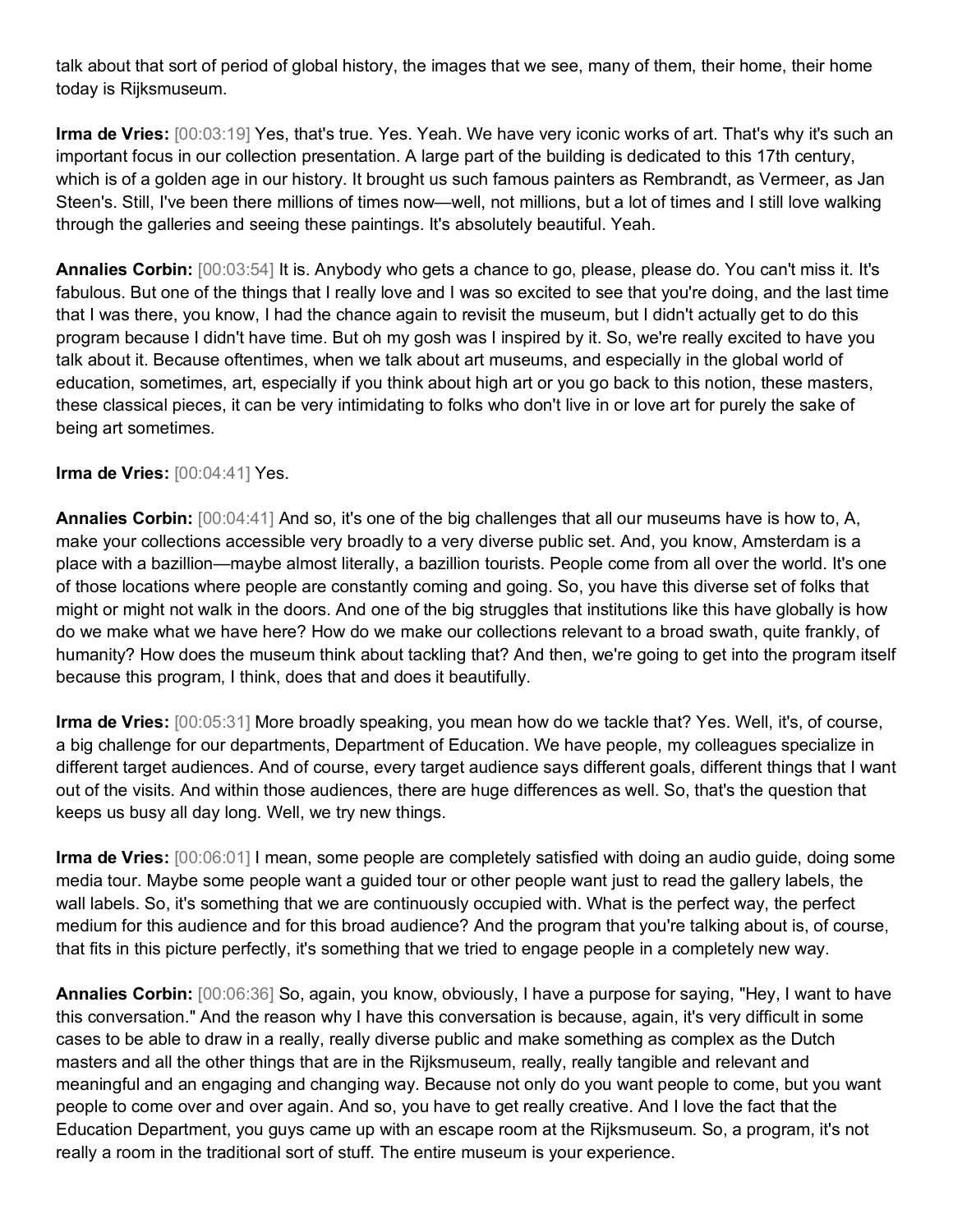**Irma de Vries:** [00:07:23] Yes.

**Annalies Corbin:** [00:07:23] So, tell us about this program and then, we're going to get into the nuts and bolts about how you actually ultimately made the decisions and the creation components itself. But give us the overview of what it does.

**Irma de Vries:** [00:07:35] Yes. Well, it is as you said. It's not really an escape room. So, we call it a escape game because you are not locked inside a room. We invite you to go around the whole museum. We really want that. We want people to use the whole building and to see, to go around the whole museum and see all these different things. So, it's not a room, which is one important difference between an escape room and our game. And another important difference is that in most escape rooms, you have limited time, one hour, for example, and we don't set a time limit because of course, we don't really want people to feel rushed inside the museum.

**Annalies Corbin:** [00:08:13] Right. Right.

**Irma de Vries:** [00:08:15] We wanted them to take their time. So, there's no time limits and there's no—you're not locked inside a room. But it uses a lot of the same characteristics as an escape room. So, it's this mystery game that you play with your team, two to five people. And things that are in common with an escape room is that there is something mysterious going on inside the museum. And we need you and your team to solve it. In the museum, there are all these clues, puzzles. You need to track gold. You need to even break open vaults and ultimately solve the mystery. And we really want this to be about immersion, so you even meet actors and have to role play a little bit. So, it's a totally different new way to go around the museum and to make use of those stories that are hidden inside our building.

**Annalies Corbin:** [00:09:11] So, I love the fact that, you know, it literally is encouraging and it's required. You can't solve the puzzle or the mystery without going all over the museum. And so, that naturally then gets your visitors to see. You know, they may only have an interest in one area of the museum, but if they play the game, then they are immersed in the entirety of the Rijksmuseum in many ways. And so, as you were crafting this and you were leaving artifacts, clues, puzzles, things for them to solve in and around the museum, how do you structure that? And how does the game—those who are playing the game interact with those who are not playing the game? How do you manage these two sets of visitors?

**Irma de Vries:** [00:09:54] First of all, I think because we really wanted this to be immersive, we started out to people would receive two days in advance. People who would play the game would book the game on our website. They would receive a video two days in advance. And then, this video tells them—well, it gets makes them know the story. So, it tells them the story about this employee of Rijksmuseum, employee Bert, who is working late in the library one day and he find something very strange. It's a floor plan of the museum.

**Irma de Vries:** [00:10:29] It's dated two centuries before the museum was built. And it has something to do with this painter, Torrentius. And it's very straight because the next day, he gets suspended. And this floor plan is stolen. And so, obviously, someone in the museum doesn't want him to find out something, but he manages to get this internship. So, he invites the players to stay as interns in the museum to continue his investigation. So, from the moment that the players entered the museum, we don't talk about an escape game anymore.

**Annalies Corbin:** [00:11:04] Right.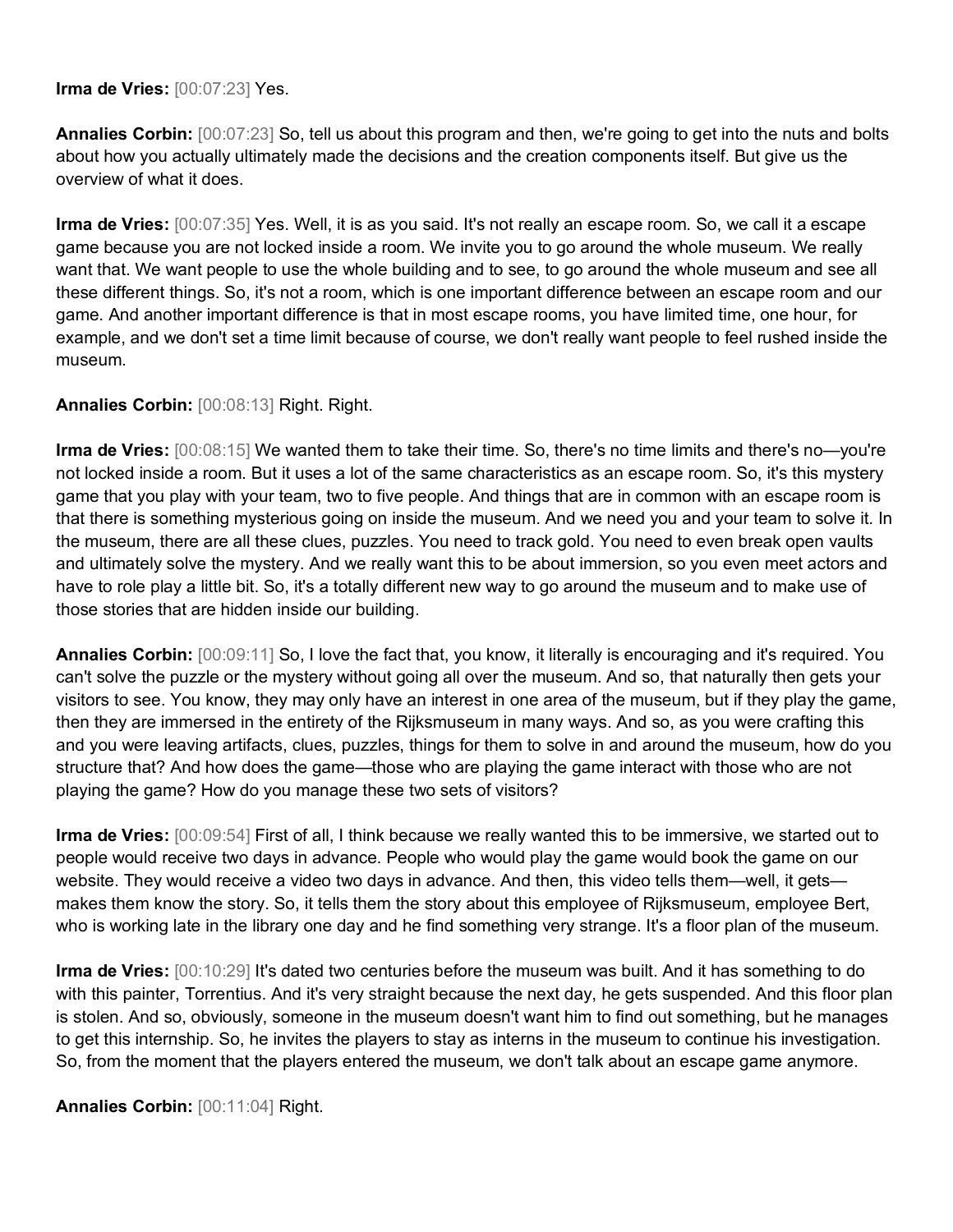**Irma de Vries:** [00:11:04] So, ask about the escape game, nobody knows what you're talking about, but they do know about this internship that Bert has set up. So, the players will go to the intern desk and they will receive their package and their intern badges and then, they are Rijksmuseum interns. So, it was really, really wonderful to see all those other visitors. They were really recognizable because we had this huge intern badges and you had, as you said, two different sort of visitor streams.

**Irma de Vries:** [00:11:38] And I really love that because the players of the escape game, they move around the museum in a sort of a different way. They do different things. They see different things. They move on a more sort of secretive level. So, they were easily recognizable among all the other visitors. But we could speak to them about responsibility because they are an intern of the Rijksmuseum, so they have to set an example, so they couldn't run or touch—they have to set an example for the other visitors. So, it was very fun to see those two different visitors, you got visitors mixed with each other.

**Annalies Corbin:** [00:12:15] So, there's a bit of an orientation for this team of interns when they arrive at the museum. Not only did they get their packets, but you're laying out expectations and literally, you sort of—even though they may or may not realize it, you've crafted them as ambassadors of good behavior and stewardship within—while they're playing the game for those who aren't involved in the game at all.

**Irma de Vries:** [00:12:42] Yes. Well-

**Annalies Corbin:** [00:12:43] I love that. That's absolutely brilliant, Irma.

**Irma de Vries:** [00:12:47] Yeah. I guess those are-

**Annalies Corbin:** [00:12:48] And I can—you know, my brain is like, oh, my gosh, how could we translate this awesome experience at the Rijksmuseum and then, other like schools or community centers, they can create something very similar based on some of these principles and these notions that you've developed. That's the beauty of it. So then, what happens? So, these interns, they come, they've got this orientation and now, they're off and running, but not running. So, what does that look like? What happens to them next? You know, I love that we can walk through the experience for folks who might not get the chance to come.

**Irma de Vries:** [00:13:23] Yes, sure. Yeah. Well, of course, I can't give too much away because-

**Annalies Corbin:** [00:13:26] Right. Right. We won't give away the secrets.

**Irma de Vries:** [00:13:29] No. It still has to be little mysterious. Well, in their interim package, they find his phone. And with the phone, they actually chat with Bert, this employee that they know from the video. So, he gets in touch with them and he sends them on their quest in a museum. So, he is at home. So, from a distance, he chats with them and he gives them directions and makes them look at things and notice things, just find a way in the museum. But they also can ask him for help if they are figuring out something and they can't really figure it out and they can ask him for help.

**Irma de Vries:** [00:14:12] He will think along with them, although he doesn't know maybe either. But it's really fun that they have this person that they connect to. And we, early in the process, found out that people were really interested in this Bert character. So, they ask kinds of questions about his personal life. So, during the whole game, Bert got this whole backstory. So, people would ask him about his wife. And they really wanted to connect to this character.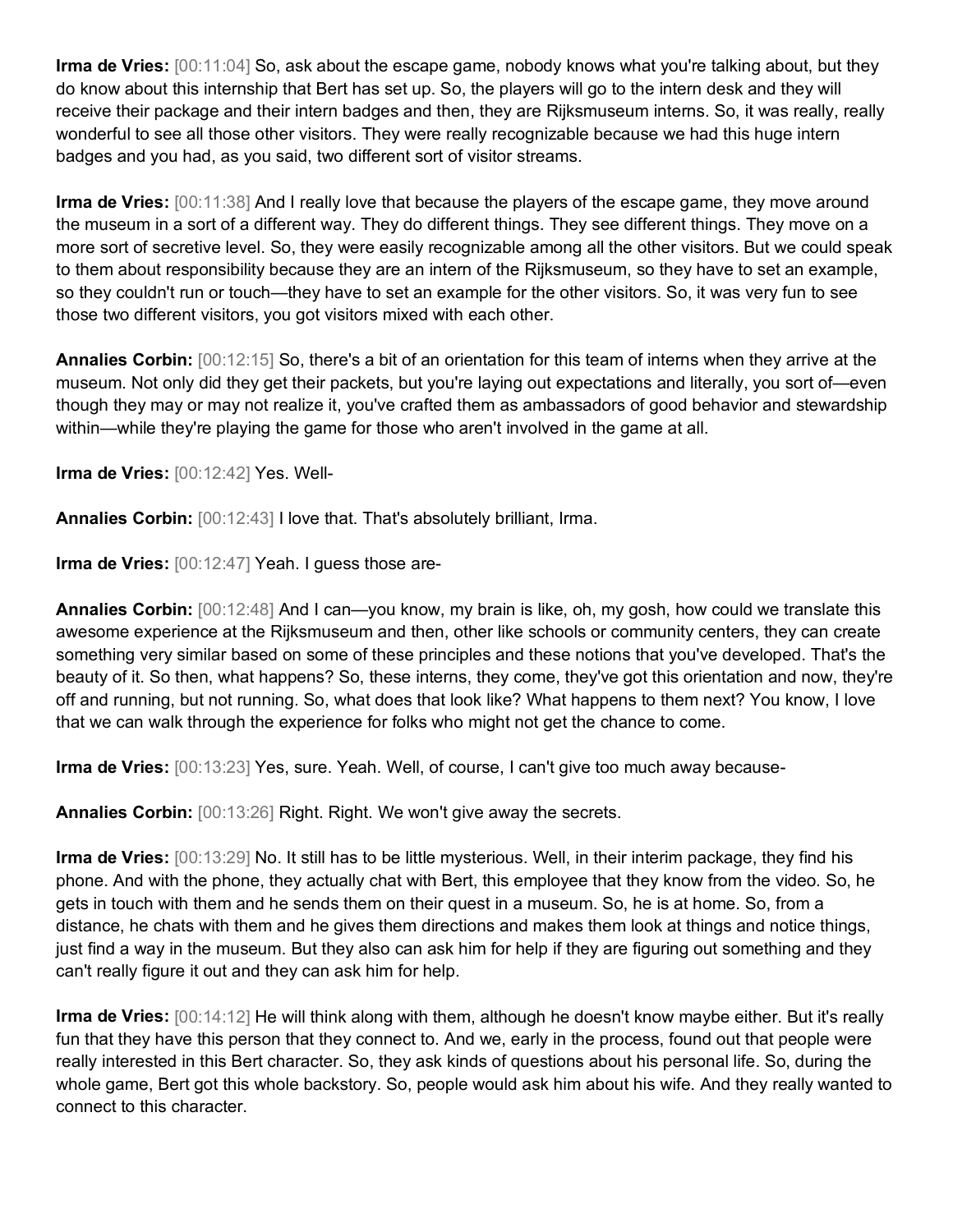**Irma de Vries:** [00:14:43] Well, he is the one who guides you to the museum. And with him, you find out more and more about this mysterious painter and what he has to do with the architect of the museum, Pierre Cuypers, because they lived two centuries apart. I really love the story about Torrentius. We got to him by talking to curators beforehand. And we asked this curator—different curators for stories that were kind of mysterious feel because that's good for an escape room. Of course, you need something that you can—that is a story a little bit grounded, but maybe still has some room to fill in for ourselves.

**Irma de Vries:** [00:15:23] And this painter, Torrentius, he is really fascinating. He is very mysterious in himself. He's from the 17th century and he was once mentioned as being as great as Rembrandt. But nowadays, nobody has ever heard of him. And a lot of people from the Netherlands—well, most people from the Netherlands don't know him either. So, that's very strange because the critics of his time were incredibly positive about him and his talent. But he was—he had these connections to this heretic brotherhood. All his paintings were destroyed. Found one of his paintings again in the 20th century as a lid of a barrel. So, all of-

### **Annalies Corbin:** [00:16:03] Wow.

**Annalies Corbin:** [00:16:03] Yeah, it's a wonderful story. And I recommend everyone to look it up. And so, we used this story and this character and we connected him to the architect of the museum. And in that way, we could make people really look for—I mean, you've been to the Rijksmuseum. You know the building and you know that it is full of these symbols and this decoration, all of these ornaments that are—well, very—they ask questions if they—they call them questions themselves. So, we really made the building and the architect the protagonists of the story. And that was really fun to see because people really just—I think people looked around more now and they looked to the building in a new way, in a different way. And that has been wonderful.

**Annalies Corbin:** [00:16:49] Well, I can tell you, I have not done—obviously, I didn't get a chance to do this particular escape game, but I've taken my family to similar ideas at museums or historic sites around the world. And I can tell you, without fail, the kids notice and ask questions and they get engaged in things that had we just walked through the museum. And even if we love the walks through the museum and the things we saw, we would still have not had the time or the inclination or the fascination, I guess, if you will, around the details. And that's one of the things I really, really love about the approach that you've taken, is you're immersing people in the intimate details that would have not occurred to them and you're asking them to ask more about that.

#### **Irma de Vries:** [00:17:43] Yes.

**Annalies Corbin:** [00:17:43] You're inviting them to be part of your question or your experience or your own learning about the world that you're portraying. Awesome.

**Irma de Vries:** [00:17:53] Yeah. I really hope people will have such a positive and new experience in the museum. That's, of course, what's most important to us, that they get a sort of sense of surprise about what they just experienced. And I think that's more important and that we conveyed who this character, Torrentius, was or something. It's more about the experience that they had together because they did this with a team. It's a team game. So, you have to gather, learn from each other. I love it when the children see or know something that the parents don't.

**Irma de Vries:** [00:18:27] And they really have this experience together. And we offer this game not only for families and children, by the way, but a lot of family and children play this game. And because that's my focus, I always talk about them. But what I really love this game is that it was an experience that you do with a team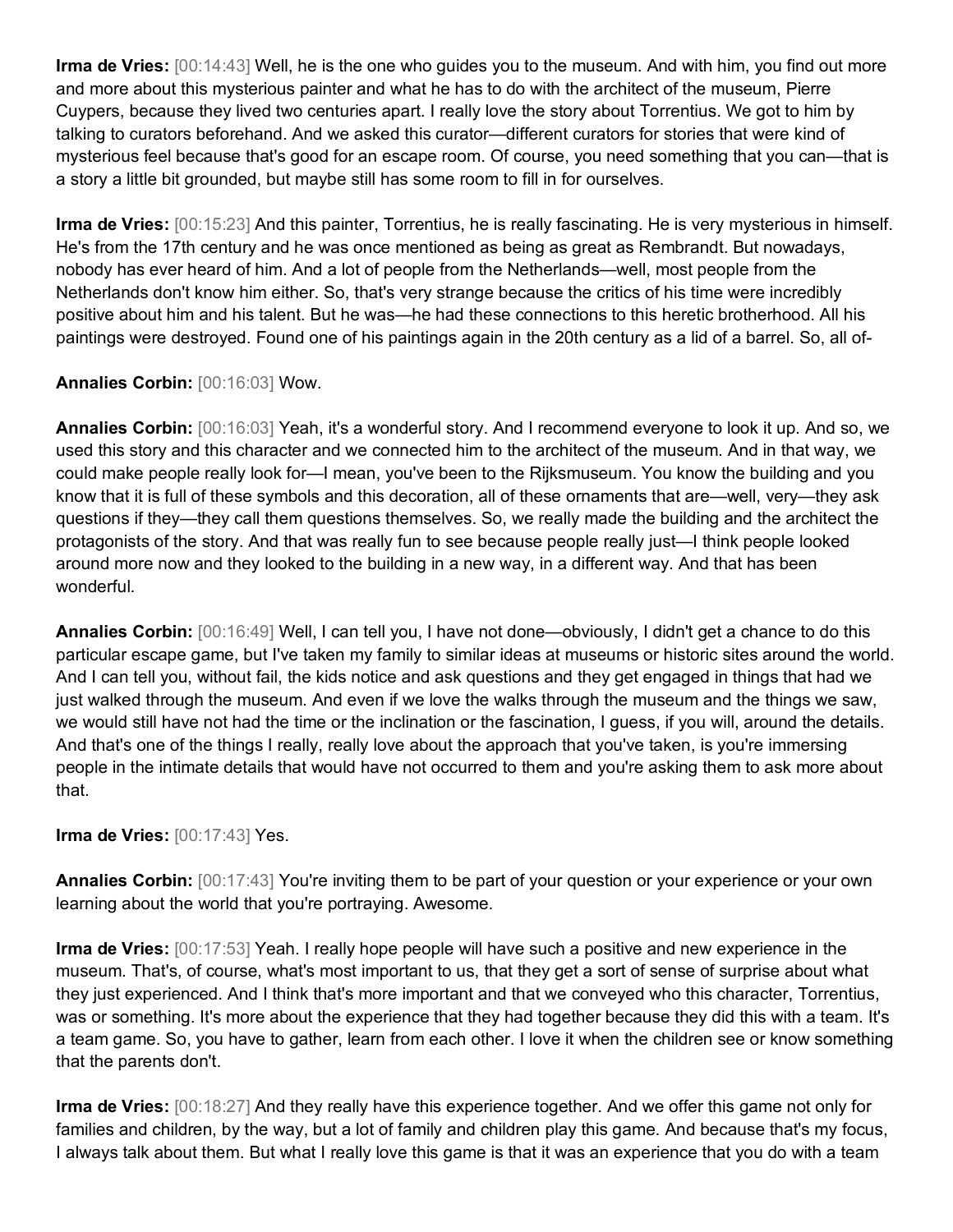and that you really needed each other to complete this game because one of the team members may be, one of the children is very good in paying attention to detail. Others are more into puzzling or navigating. So, you really need each other's skills and that's really wonderful.

**Annalies Corbin:** [00:19:07] It is really wonderful. And as you—so, how many years have you been running the program?

**Irma de Vries:** [00:19:14] Well, it's been running for two years now, but I've only worked here for a year. So, as I only know about this second edition. This was the second year that we ran the program.

**Annalies Corbin:** [00:19:26] And you tweak it a little bit each year, I assume, you know, the notification on my website says, "Hey, the 2020 version of the game is coming soon."

**Irma de Vries:** [00:19:35] Yes.

**Annalies Corbin:** [00:19:35] So, what's the mechanism of the decision making around changing the game from year-to-year?

**Irma de Vries:** [00:19:43] I think people come back for the game. So, we already get questions about the new way of the next game. So, that's the reason, of course, for us to think about how we can make it a new experience again. It's also about that it was new to us. So, we learned new things from this game, things that we can maybe use in the next edition and-

**Annalies Corbin:** [00:20:06] And how much do you change the game? Is it radically different? So, a whole new story or is it just a variation on the theme?

**Irma de Vries:** [00:20:14] No, we did a completely new game. The second.

**Annalies Corbin:** [00:20:19] Wow.

**Irma de Vries:** [00:20:19] I don't know if will do this again. We do tweak it because we did it in the summer holidays and the Christmas holidays and that was the same edition.

**Annalies Corbin:** [00:20:26] Okay.

**Irma de Vries:** [00:20:26] So, we tweaked it a little bit. We updated it to make it even more—to flow even better. And maybe we will do this game again next year. I don't know. Maybe we will do a new one again. We still have to make that decision, so I can't say it. But the second edition was completely different from the first one. And one of the most important differences is that we want the second game to be really immersive.

**Annalies Corbin:** [00:20:51] Okay.

**Irma de Vries:** [00:20:51] So, we wanted people to dive into the story. So, we had rooms completely decorated in—for the escape game and we really transformed the museum in a sense for this game.

**Annalies Corbin:** [00:21:02] Wow. Okay.

**Irma de Vries:** [00:21:04] And had actors involved this time. So, it was really a different game than the first one just because we wanted to try something new.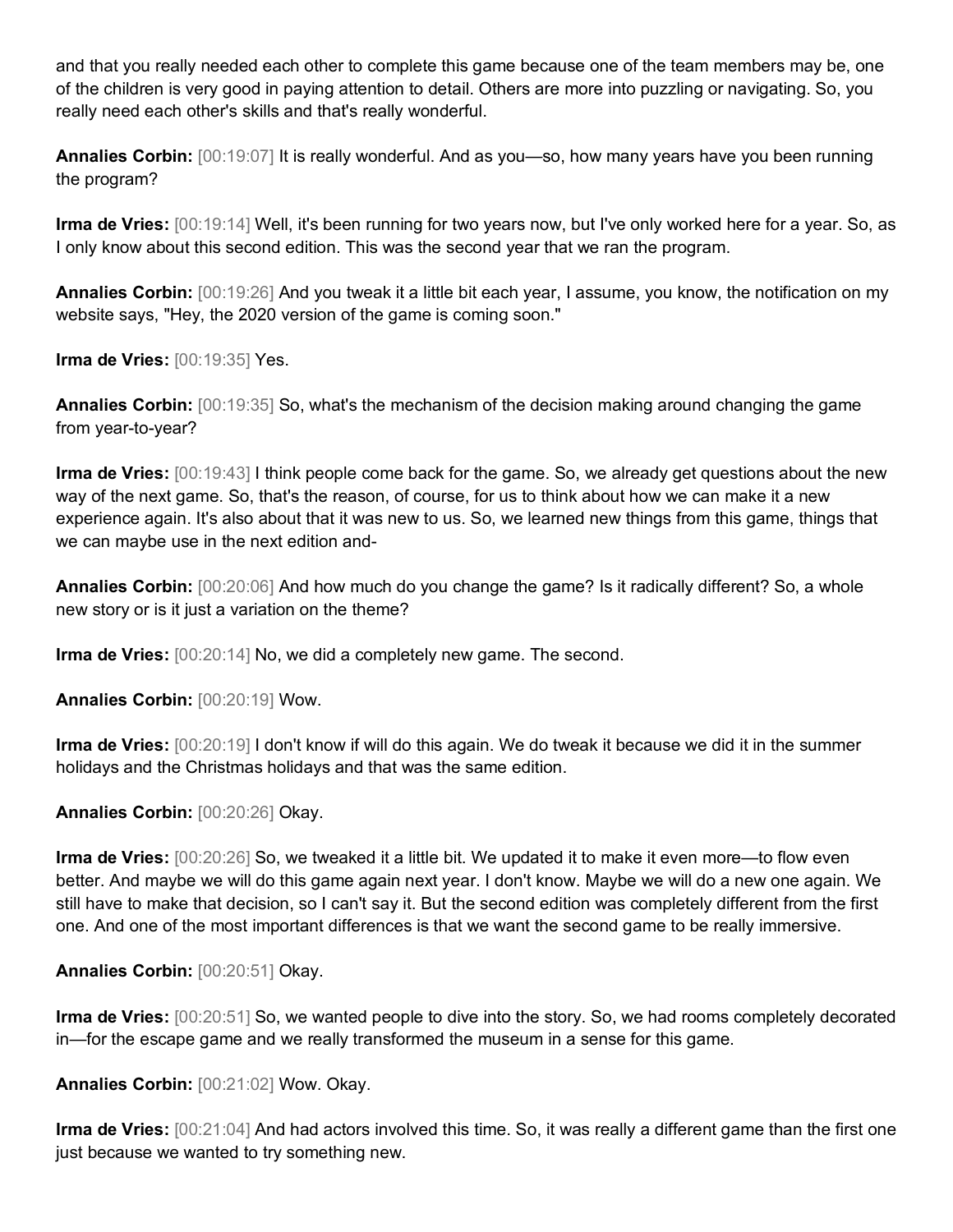**Annalies Corbin:** [00:21:13] I love that. It's fabulous. That's awesome. So, let's talk a little bit about the fact so, some of the things that you learned along the way. So, let's start with, you know, as you went from version 1 to version 2, there were some—not only did you make changes, but you were very particular about some of the changes, it sounds like, that you made or some of the things that didn't work that you learned that you wanted to change or do differently and why make some of those shifts.

**Annalies Corbin:** [00:21:40] As people think about, okay, I can imagine something like this. I can imagine doing, you know, a variation of this with my kids, my family or whatnot. What were some of the things that just didn't work? And so—or they didn't work the way you hoped they would work. And maybe the participants didn't notice because oftentimes, they don't. But as a practitioner, you're like, "That was not what we intended." So, give us some examples of some things like that. So, as you did V2.

**Irma de Vries:** [00:22:08] Yes, well, one of the—we worked with a different developer because we didn't—the first time, we did it in collaboration with this Israelian magician. He did it with museums in Israel. And the second time around, we did with an escape room builder from Amsterdam. Regards Sherlocked, they're brilliant. And so, that was a difference. But that was also a difference because we had a new vision about this immersive game. And one of the things that we said to Sherlocked, to the developer of the second game is that in the first game, we saw that there were a lot of spoilers because it was so, so popular that they taught each other solving puzzles.

**Irma de Vries:** [00:22:53] And it gave a little bit—yeah, it gave away in some cases. So, that was one of the challenges that we had to face and that we tried to solve in the second game. Of course, it's not easy to solve that because we did want enough people to be able to play the game. And I think you will always see each other. But in this, they—Sherlocked found clever solutions to this. So, I think that was one of the things that we want to tweak because we saw that it didn't work that we want in the first game.

**Annalies Corbin:** [00:23:27] Yeah. So, fabulous observation. So, in the same way that there were things that you decided that you were going to change, I would assume there were also some pretty amazing aha moments both in the first game and in the second game. So, I'm wondering if you could share some examples of some of the things that either you saw or you heard back from visitors that struck a chord with you that, "Oh, this is working"?

**Irma de Vries:** [00:23:53] I have to admit, because I wasn't there for the first time, I did that for the second year and then, the decision was already made that it could be more immersive. I don't really know the process of how this went. I did play the first game myself, so I can, well, tell you from my own experience. But I think what really works well in both the games were the elements of puzzling and that you need to do that together. In the first game, we already had this story, this backstory. And because we saw that potential of this story being grander and being more immersive, that's one of, yeah, the important choices that we make, is to have people even dive into the story more.

**Annalies Corbin:** [00:24:40] Do you hear from the participants? Do they either reach out to the museum or the chatter as folks are going on? I'm really, really curious about the feedback from those. So, now, you've got the second iteration and you're getting ready to start making decisions about, is there a third iteration? And if so, what does that look like? I would assume that participant feedback really sort of—it's something that's important. So, what do you hear? What do you hear from people? What are they telling you?

**Irma de Vries:** [00:25:11] Well, we did a survey. So, one of the things that we found very important in this, the first and second game, is that we would reach—give people a reason to visit our museum. And people who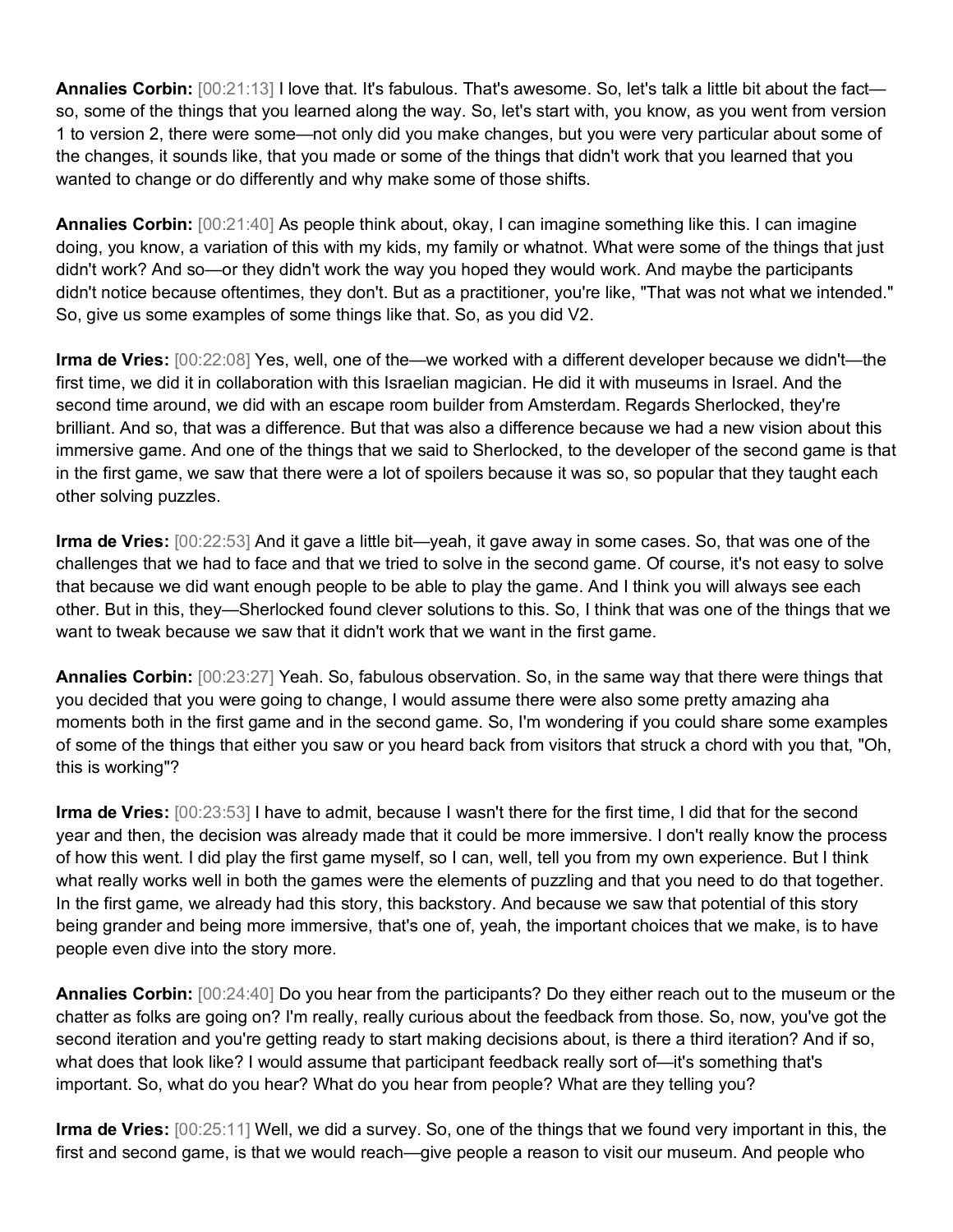maybe, as you talked about before, think of museums as being not for them, we want to be for them as well. We want them to feel like we are a museum for them and that we are a place for them. So, that's one of our goals. And we did surveys. And it turns out that 30% of the people are new visitors.

**Irma de Vries:** [00:25:47] And really good news because it gives us the confidence that this is something, this is a tool that people know from—they know escape rooms from outside of museums. So, confidence that this is something that they will enjoy with their family, with their friends. And it gives them a reason to come to our museum. And that's really wonderful. So, that's something that is definitely, well, feedback that we could use and that we-

**Annalies Corbin:** [00:26:12] So, I just want to be clear because wow, that's a phenomenal number. And so, I just want to make sure that I understand exactly the context. So, 30% of the people who were providing feedback in a survey about the escape game came because of the game. 30%. That was what brought them to the museum?

**Irma de Vries:** [00:26:33] The 30% were visitors who didn't visit the museum before or before, when it reopened in 2013. But 94% of the people indicated that they came specifically for the escape game.

**Annalies Corbin:** [00:26:47] Wow.

**Irma de Vries:** [00:26:48] Almost everyone really came for the escape game. And we also got very positive grades. So, they graded us with a nine out of 10. So, that gives us the confidence that this is something that people really like to do in our museum.

**Annalies Corbin:** [00:27:04] Wow.

**Irma de Vries:** [00:27:04] And of those people, 30% were new visitors. So, they—yeah, I think we can-

**Annalies Corbin:** [00:27:10] Yeah. But that sounds phenomenal, right?

**Irma de Vries:** [00:27:13] Yes.

**Annalies Corbin:** [00:27:13] Because that's 30%. And just for folks to understand, I don't know off the top of my head the total visitors per year at the Rijksmuseum, but it's really, really large.

**Irma de Vries:** [00:27:24] Yeah.

**Annalies Corbin:** [00:27:24] So, this 30% is a big number.

**Irma de Vries:** [00:27:27] Yes.

**Annalies Corbin:** [00:27:27] Do you know off the top of your head what the annual visitors for the museum are?

**Irma de Vries:** [00:27:32] Well, 2019 was a good year. It was 2.7 million.

**Annalies Corbin:** [00:27:36] So, yeah, for my listeners, 30% of that is substantial. Wow. Well, congratulations.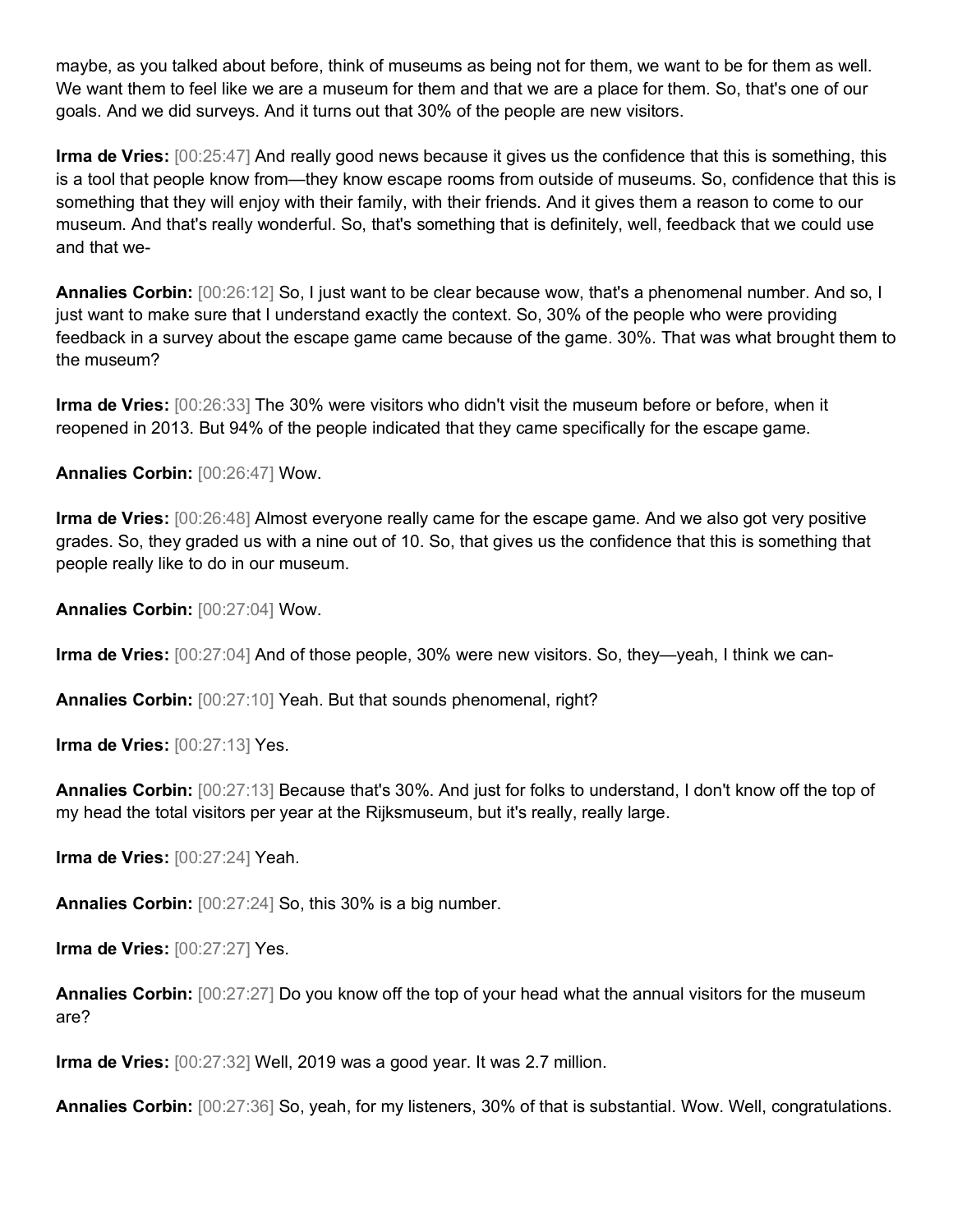**Irma de Vries:** [00:27:42] Well, yes, of course, not 30% of those 2.7 million, but in terms of the people who played the escape game, that's still 15,000 people.

**Annalies Corbin:** [00:27:54] Wow. Yeah.

**Irma de Vries:** [00:27:55] Yes. So, I guess those numbers are really wonderful for us. Yes.

**Annalies Corbin:** [00:27:59] And that's a lot of people to manage in a year. 15,000 visitors, you know, trolling around and doing their internship.

**Irma de Vries:** [00:28:07] Yes.

**Annalies Corbin:** [00:28:08] That's a lot happening. So, there can be multiple players, multiple teams playing at the same time. And the game can literally be played pretty much all day as long as there's enough time to complete the game.

**Irma de Vries:** [00:28:21] Yes.

**Annalies Corbin:** [00:28:21] So, this can be going—this is an ongoing sort of everyday, it's not just here and there.

**Irma de Vries:** [00:28:28] No. And we offer it only in the summer holidays and Christmas holidays. So, yes, as you said, it would—the museum is overloaded with interns. You see that.

**Annalies Corbin:** [00:28:38] I love that, though. That was really, really brilliant on your part. So, one of the other questions that I have and it's probably a silly question, but I really want to know. So, as folks are interacting with Bert and they're asking all these questions. So, is Bert a person, a real person that's talking to them or is this all prerecorded sort of stuff and they get the story in small pieces along the way?

**Irma de Vries:** [00:29:04] Yes.

**Annalies Corbin:** [00:29:04] How did you guys do that part?

**Irma de Vries:** [00:29:06] Well, it's a chip bot.

**Annalies Corbin:** [00:29:08] Yeah.

**Irma de Vries:** [00:29:08] But it's also a real person behind this bot. So, I think maybe 80% is the chip. So, that's pre-programmed conversation that you have with Bert. But of course, people ask different questions and new questions. And then, there's someone behind this bot who talks to the players. Well, some of the time, you will be talking to a real person. Some of the time, you will be talking to the chip bot.

**Annalies Corbin:** [00:29:38] That's awesome. But it also means, you know, for folks to really understand from a staffing standpoint, you got a Bert on standby. There's somebody every day the game is being played that's there, ready to answer the question the bot can't get.

**Irma de Vries:** [00:29:51] Yes. It's really intense job. We have-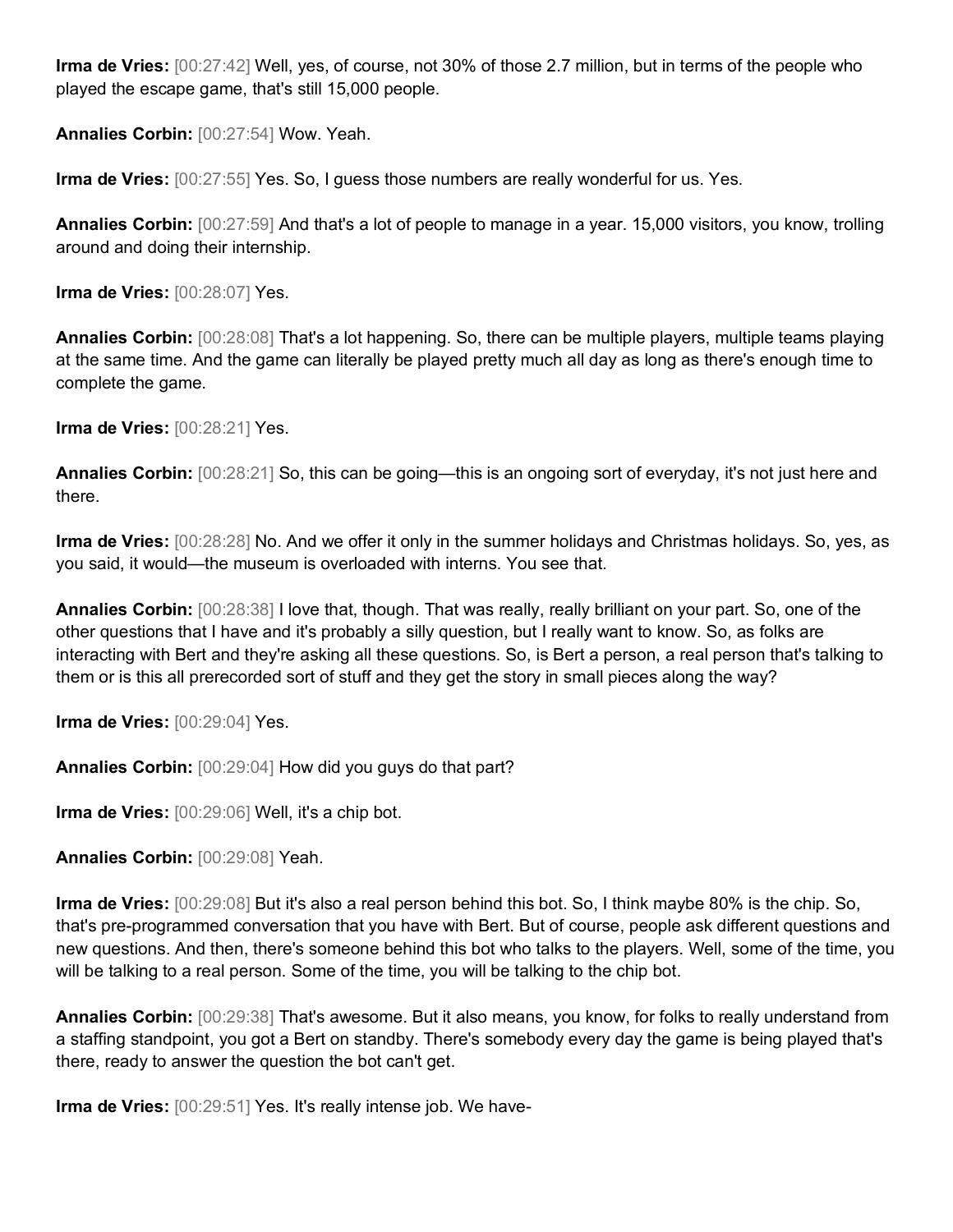**Annalies Corbin:** [00:29:55] I would imagine, a little curious, too, you have all kinds of things that people would ask. So, interesting. Yeah.

**Irma de Vries:** [00:30:01] Yeah. Yeah. And that's why we developed this large backstory for Bert because, yeah, well, it was growing and growing and the host behind his chip bot, they all noted these questions and that they would answer along the same lines. Of course, there are different shifts.

## **Annalies Corbin:** [00:30:19] Sure.

**Irma de Vries:** [00:30:20] Did not only have hosts for Bert, we also had hosts who interacted with the players directly. So, you would meet someone in a sort of a research restoration lab, will meet, of course, the one managing the intern desk. You would meet a curator whom you could ask questions and who would give you a new clue which would make you continue your quest. So, there were all different kinds of hosts spread across the museum.

**Annalies Corbin:** [00:30:54] That's fabulous. I absolutely really, really love that. That's great. I guess two more questions as we sort of get ready to wrap up. So, the first one is how do you capture the sort of takeaways of the experience? So, you do the survey and do folks interact with you or with the museum after the fact? Do they reach out? What's their tangible sort of thing? Because the reason I'm asking the question, so, for example, if you do a Google of things to do in Amsterdam for families, this pops up, right? And so, obviously, there are folks that are writing reviews. There are things that, you know, mom blogs and things like that.

### **Irma de Vries:** [00:31:46] Yes.

**Annalies Corbin:** [00:31:46] So, people are talking about this. How do you capture this extraneous information or do you—and the reason I ask this question is because we get asked all the time as schools or communities or museums, because we talk about stories and these great experiences or opportunities kind of all over the world. And people ask me all the time, how do we gather all of the stuff that's happening sort of out here versus right here in the center of it? And then, how do we effectively use this? Because it's a great informational tool when we develop programs.

**Irma de Vries:** [00:32:25] Yes, of course. Yeah. How do we use all of these? And how do we incorporate the voices of the people who play? I guess that's still a challenge for us. We-

**Annalies Corbin:** [00:32:37] I think it's a challenge for many. I didn't mean to put you on the spot because I ask the question because I get the question a lot, right? Because folks are struggling with this. All kinds of institutions, big, small, local, you know, national. So, I just was curious. I keep hoping somebody will say, "Hey, I have the magic bean for how do you do that."

**Irma de Vries:** [00:32:57] Well, a part of the thing in this escape game, this edition of the escape game was that you find something in the museum that is something that you have to keep secrets. So, you become part of the secret. So, you can get this secret stamp that's only visible under UV lights. You know it's there, but it isn't really there. And then, you can't even tell Bert. So, it's just really fun at the end of the escape game that we saw the interns again at the intern desk and we ask them, "So, how was your experience? and how did you—did you find something? Did you find your quest?" And they would say, "No, no, we didn't find anything because they knew they had some secrets about it." So, they really were still into this game. But of course, people would react very fast and they would have such a fun experience. And they are talking about it online.

**Annalies Corbin:** [00:33:51] They are.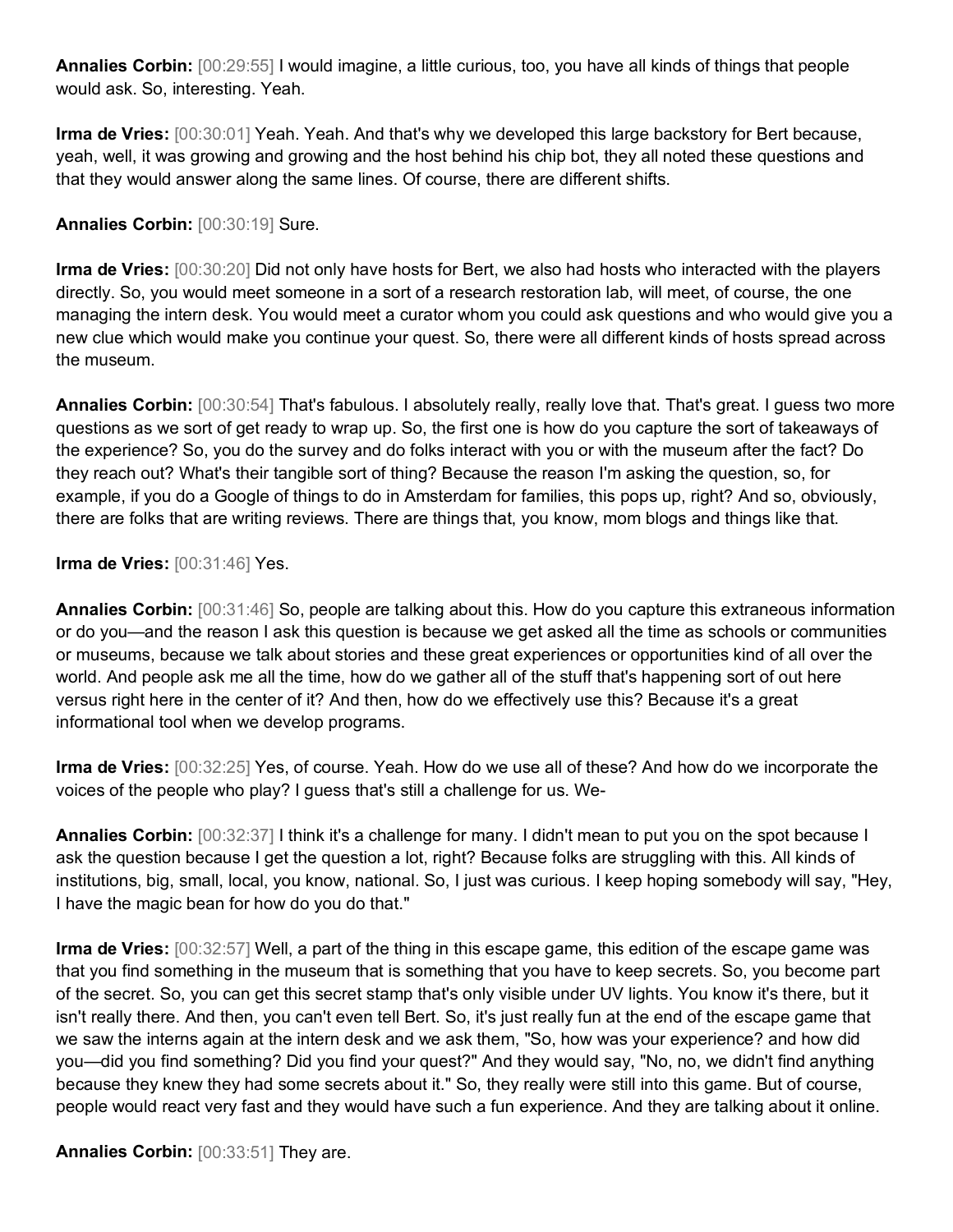**Irma de Vries:** [00:33:52] Yeah. And we do want to do more with that. We do want to give them sort of an experience that lasts beyond game and to do more with their voices when they have finished the game so they can maybe enjoy it again and again and again. So, that's something that we're still working on. How to—maybe this will be something that we can use in the third edition.

**Annalies Corbin:** [00:34:13] Right. Right.

**Irma de Vries:** [00:34:15] Yeah. How do we use all these reactions from the public and would write that in a product? Yeah.

**Annalies Corbin:** [00:34:21] Yeah, that's very fair. And thank you for that because I do—like I said, this is a question I get all the time. I'm like, "I don't know." I ask everybody, "How are you doing this because it's awesome?" But I will say, I have not seen folks online and I did a pretty thorough search. People are not giving the secrets away. That's why I was like, "Okay, how did this really work?" Because you can't truly glean. So, that's a good thing.

**Irma de Vries:** [00:34:43] Yeah, that's a good thing. They have-

**Annalies Corbin:** [00:34:44] Incredibly effective-

**Irma de Vries:** [00:34:46] They understood the story. Yeah.

**Annalies Corbin:** [00:34:47] ... in getting people not only to believe in the experience and the story, but believe in the power of it that if they give the secrets away, it takes enjoyment away from others. And I think that's a—you did a beautiful job. But also, you know, a lot of faith in humanity in understanding the premise. So, I love that. I always like to close the program by recognizing that there are folks all over the world who are listening, who are thinking to themselves, "Well, I unfortunately am never going to make it to the Rijksmuseum. I'm not going to get to meet Bert, be an intern and play the game.

**Annalies Corbin:** [00:35:25] But I would really love to take elements of what I just heard and incorporate it into my community, into my after-school program, into my summer program, into what's happening in my school or my community center or maybe go talk to my local museum about doing something similar." So, what are, you know, your big giant sort of last lob for folks that are sitting back and saying, "Hey, is it possible that I could do even a small piece of what I just heard Irma talking about? So, what would you recommend to folks in terms of if they wanted to try something similar about how they would just get started thinking about it?

**Irma de Vries:** [00:36:05] It's about thinking—well, if we're talking about our own collection or did you mean, how could I use our collection, our museum or how could I use these principles of the escape room, of the escape game in their own practice?

**Annalies Corbin:** [00:36:20] Well, let's run with both since you offered both. So, from the outside, how can I if I can't ever get to the Rijksmuseum, how could I utilize museum resources in, for example, my own classroom? Let's say, I'm a teacher in South America, in India, in wherever, right? And I'm not going to be able to get there, but I very much want to be able to utilize resources. That's one question. And the second question is, then how could I use some of things that you've learned about crafting an escape game because it's engaging? What I love about it is what you've done is you've just sucked the learner in, right? No matter what age, their kid or the adult, you've got them, they bought in with you.